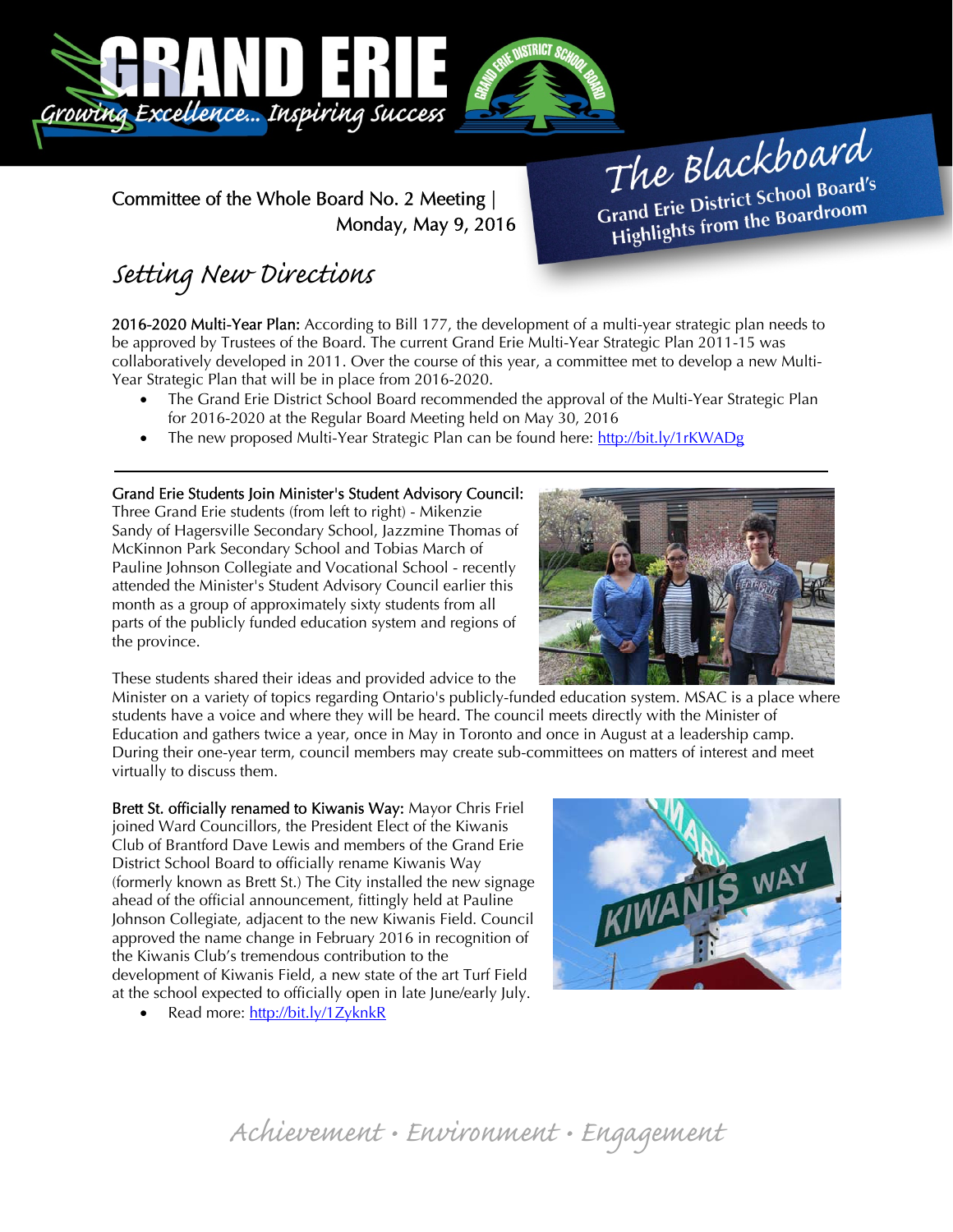#### Grand Erie Games:

The inaugural Grand Erie Games will be held on Wednesday, May 18 at Cayuga Secondary School. The Games will be a fun-filled day for our Special Education Secondary Self Contained classes (Autism, Developmentally Delayed, and Multi-Handicapped students). The event will begin with an Opening Ceremony at 10:15 am, followed by individual and team events that students can participate in. The day will end with a brief awards assembly and an interactive video dance that will allow students to meet new friends from other schools.

#### Student Trustee Selection:

Trustees welcomed the new 2016-17 Student Trustees to the Board. Brett Newman, from Paris District High School, will represent the North and Elizabeth Marr, from Waterford District High School, will represent the south. Read more: http://bit.ly/1TOzDZ5

#### Request for Name Change of Coronation Public School:





The Grand Erie District School Board recommended the

approval of a name that would see the former Coronation school be renamed École Confédération. The approval of this name will be confirmed at the Regular Board Meeting on May 30, 2016.

View the report here: http://bit.ly/1T7r3of

Data Report – Learner Intervention Tracking for Excellence (LITE) - Referrals for Professional Services: Grand Erie has a team of school-based and system staff who support student learning by providing specialized assessment, intervention, and programming supports. Access to such specialized programs and services has been transformed from a primarily paper process to a computerized referral system, part of the LITE system, with significant improvements in efficiency. The LITE platform is comprised of several modules that helps manage data and processes in Special Education and Student Support Services.

To view the report on LITE, click on the following link: http://bit.ly/1WVDo1i

Levelled Literacy Intervention (LLI) and Empower Reading Report: Grand Erie District School Board received the Data Report - Levelled Literacy Intervention and Empower Reading as information. The Levelled Literacy Intervention (LLI) and Empower Reading are small-group intervention programs for students who are meeting with challenges in the area of reading.

To view the report, click here: http://bit.ly/1TOzHrH

Managing Information for Student Achievement (MISA) Update: MISA was established by the Ministry of Education in 2005 for the purpose of using data to improve student achievement by building capacity at the provincial level and at the board level.

Trustees received the following report as information: http://bit.ly/1WVDQN0

## ADDITIONAL ITEMS

#### Delegation:

Ī

 H. Cartmel delivered a delegation to the Board of Trustees regarding the proposal to keep the Developmentally Delayed Program at North Park.

Achievement • Environment • Engagement